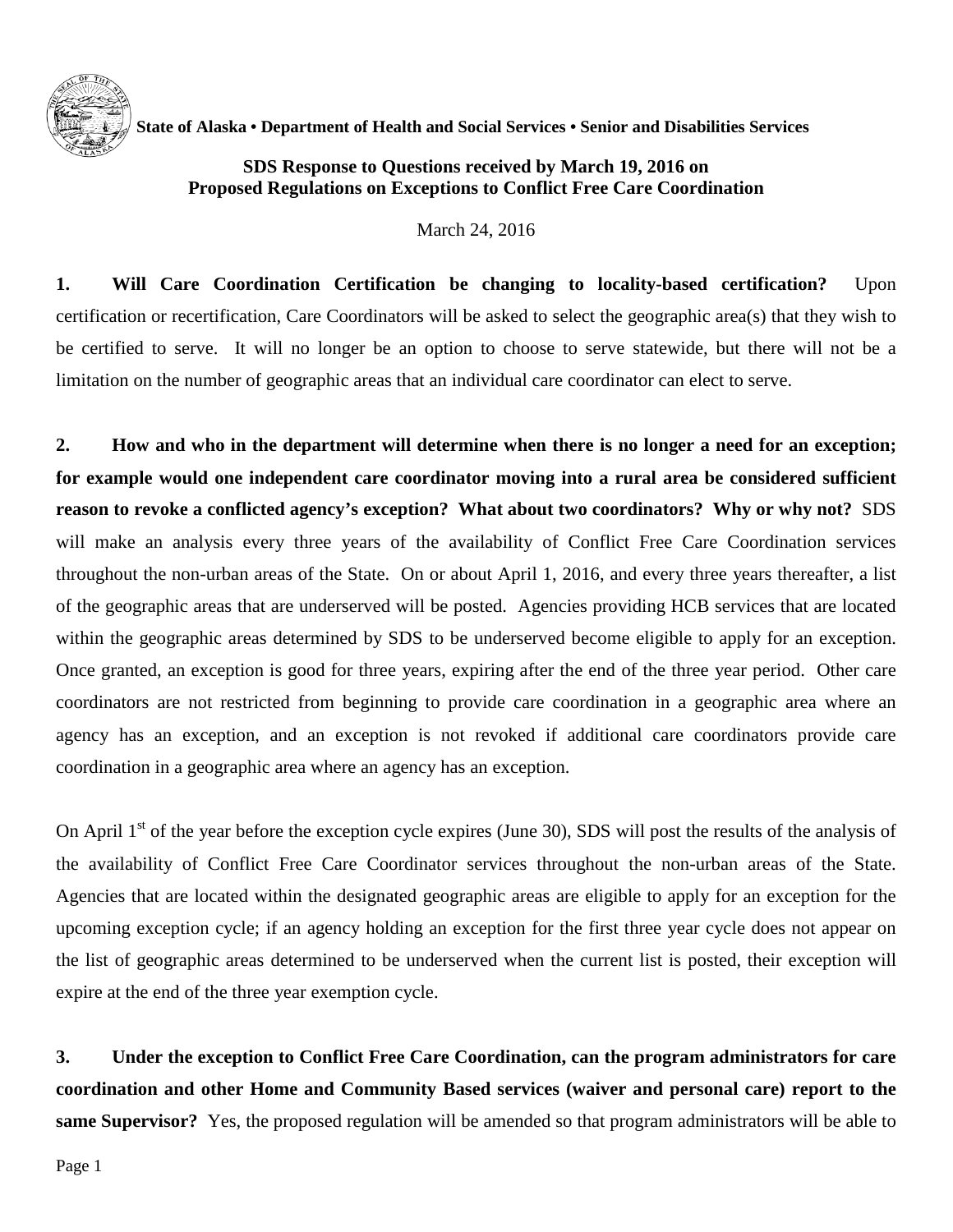report to the same supervisor or manager, and that the supervisor for care coordinators must be a separate person from the supervisor of HCB services (waiver or personal care), as care coordination and HCB services must be operated as separate units within and agency in order for that agency to receive an exception.

**4. Has CMS approved exceptions?** Yes the CMS Final Rule allows for an exception from Conflict Free Care Coordination for underserved rural areas, as developed and implemented by each State.

**5. What does "Insufficient to meet the needs of the recipients residing in the areas" mean?** A determination of insufficient to meet the needs of the recipients residing in the area will be made every three years by analyzing the number of recipients in the non-urban areas of the State who are receiving services from conflict free care coordinators. A list of underserved geographic areas will be posted; agencies located within an underserved area are eligible to apply for an exemption. The specific business rule specifying the factors used in the analysis is in draft form and will be posted at the time the initial eligibility list is posted. A geographical area is underserved if conflict free care coordination services are "…insufficient to meet the needs of the recipients residing in the area…"

**6. Does a care coordinator in Anchorage, willing to travel to Barrow, count as availability of CFCM in Barrow?** Not necessarily; the analysis is based on recipients actually receiving services from a conflict free care coordinator.

**7. Does the proposed system require more than one care coordinator of that waiver type in that geographic area to allow for recipient choice of care coordinators?** The availability of Conflict Free Care Coordination per waiver type is part of the analysis to determine availability of services in any non-urban area. However, recipients are free to choose a care coordinator outside of the geographic area in which they reside if that care coordinator has indicated they will accept clients from that geographic area. See question/answer #1.

**8. Does SDS currently have the ability to know in which census areas there are acting care coordinators according to each waiver type?** Yes, the information is collected by the state and the division is building a report to access the data.

**9. What is the plan to add personal care services to the list of conflict free services in relationship to care coordination?** SDS has elected to apply the CMS rule on Conflict Free Coordination to all HCB services in Alaska, including 1915 (c) waiver services and State Plan personal care services.